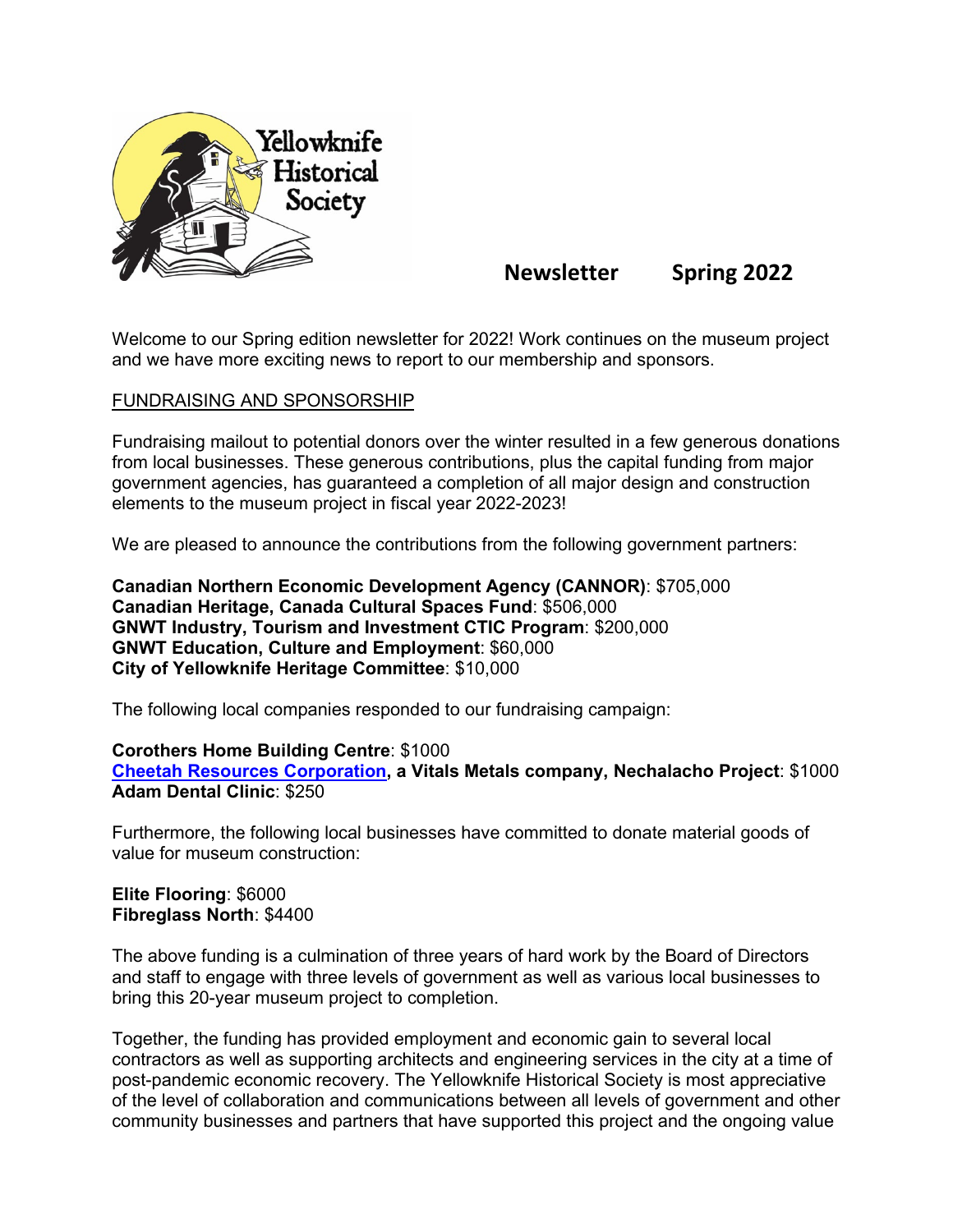it will bring to Yellowknife culture and tourism. A full list of sponsorship to date is available [on our website.](https://www.yellowknifehistory.com/sponsors)

# MUSEUM CONSTRUCTION WORK

Pandemic delays continued to slow down physical construction work on the building this winter, but our primary contractor, **Kasteel Construction**, has completed the vestibule entranceway, hung many of the doors, and completed the staircase to the upstairs mechanical room. **Wayne Guy Architects** has completed Phase Two drawings. Contractors lined up to complete all interior construction, electrical and mechanical are **DTE Electric**, **J&R Mechanical**, **Elite Flooring**, and Kasteel.



*Helmut Epp and Marie Adams signing checks to pay contractors (Sue Epp photo)*

We expect all interior components to be completed this summer which will include an infloor heating system, electrical, propane boilers, drywall, painting, kitchen, and displays. We are currently working on a Museum Exhibit Plan which will be completed this spring and feedback will be sought from the wider community. This will allow us to start building displays and hiring a museum manager to begin operations phase by the end of the year!

## ACQUISITIONS

**Didier Bourgois** is a collector of mineral samples and artifacts from various mines since he moved north in the 1980s, Didier is downsizing and offered many items to the Society this winter. Interesting items include a code of mine signals from Discovery Mine, a blasting detonator, home-made musical symbols from Discovery Mine, brass oil can from Thompson-Lundmark Mine, amethyst samples from Great Slave Lake, a pick axe from Louis Garskie's gold claims, and lantern slides for projecting movie ads at the Con Mine theatre. Thanks Didier for the fascinating and historic collection!

**Ken Hall** donated more items from his family collection, including the "Bert Carter Trophy" (a welded steel pipe probably part of a curling contest at Giant Mine) and a prospector's mortar found near Lac de Gras in 1972.

**Alice Brassard** donated a photograph collection taken by her father, Joseph Elphege Andre Dancause, while working across the north between 1932-1942. Dancause worked on cat train convoys, river barges, hydro power developments, and various gold mines between Lake Athabasca Saskatchewan, Fort Smith, Yellowknife, and Great Bear Lake.



*Woodcutters with a tractor in the north, 1930s (Dancause Collection)*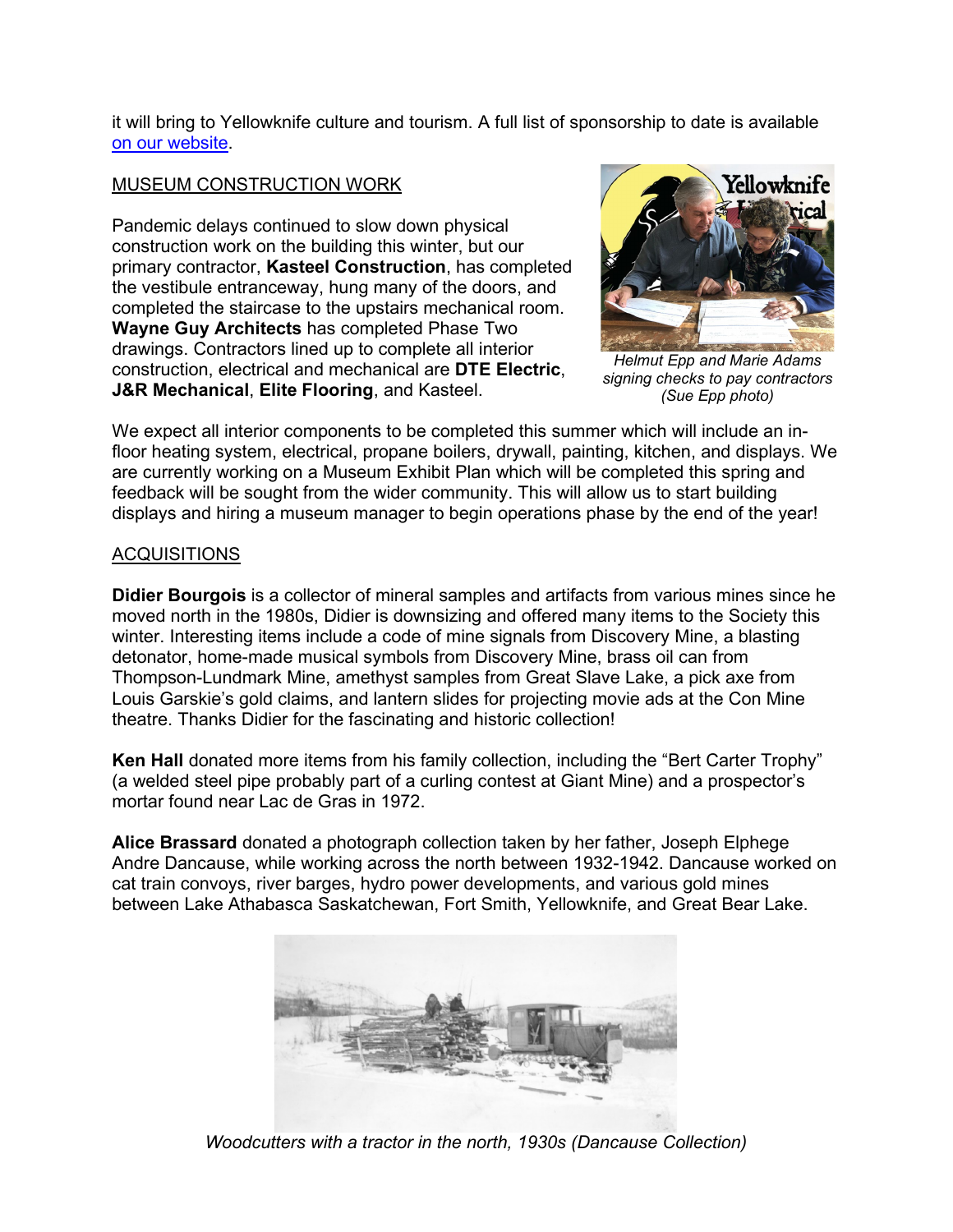**Mike Vaydik** donated photographs and records from his personal family archives and additional photographs from the collection of Art & Louise Fortens, who came to Yellowknife to work and live at the Beaulieu gold mine 1946-1948.



*"Outside office floor part of building – enjoying the short summer weather. 75 miners – 4 women. Evelyn Johnson, mill superintendent's wife. Hortense Stocking, engineer's wife. Louise Fortens, accountant's wife. Margaret Peckering, storekeeper's wife. Beaulieu Mine, 1946-1947" (Fortens Collection)*

# INCLUSION NWT DISPLAY

Congratulations to Inclusion NWT for 60 years of service to the Yellowknife community! The Yellowknife Historical Society contributed artifacts and props for a display at the Centre Square Mall which ran during the months of March-April 2022. The exhibition offers an intimate glimpse into the daily life of the small subarctic mining town that nurtured the spirit of Inclusion, diversity and unity that continues to inspire the organization and its partners into the future. [Click here](https://inclusionnwt.ca/60-years-of-inclusion-1962-2022-historical-exhibition-at-centre-square-mall-lower-level/) for more information on Inclusion NWT's anniversary.

## UPCOMING EVENTS

**Yellowknife Spring Tradeshow** – May 7-8 at the Multiplex. The Society will have a booth. **Annual General Meeting** – June 7 at 6pm at Giant Mine Townsite **Beer Barge 2022** – Dates to be announced



## ABOUT THE MUSEUM PROJECT

The Yellowknife Historical Society envisions the museum site at Giant Mine as a place that celebrates all aspects of Yellowknife's interesting history, from its Indigenous stories, geological setting, prospecting, the industrial activities of the gold mines, and the pioneer entrepreneurs that laid the foundation for the town in the 1930s. The museum will diversify current tourism-related opportunities and is expected to appeal to visitors as well as residents of Yellowknife.

**Yellowknife Historical Society** Box 1856 Yellowknife NT X1A 2P4 [www.yellowknifehistory.com](http://www.yellowknifehistory.com/) [info@yellowknifehistory.com](mailto:info@yellowknifehistory.com)